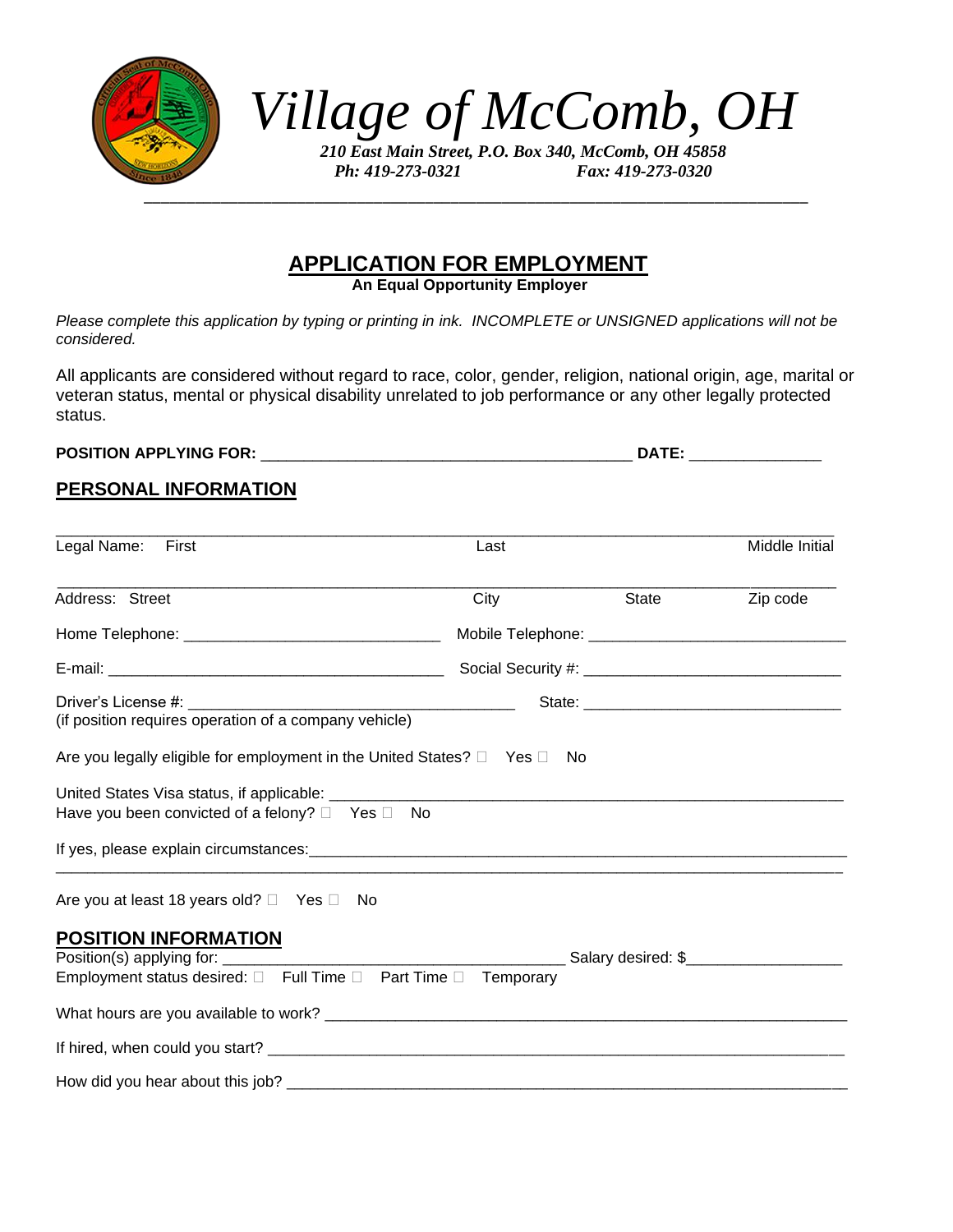## **EMPLOYMENT HISTORY** (Most recent first)

| <u> 1944 - Johann Barn, fransk politik (d. 1954)</u>                                                                  |                                                                                                                                                                                                                                      |
|-----------------------------------------------------------------------------------------------------------------------|--------------------------------------------------------------------------------------------------------------------------------------------------------------------------------------------------------------------------------------|
| Dates of Employment (month / year)<br>From: ________________________                                                  |                                                                                                                                                                                                                                      |
| Starting Salary: __________________________Ending Salary: ______________________                                      | $\Box$ Full Time $\Box$ Part Time $\Box$ Temporary                                                                                                                                                                                   |
|                                                                                                                       |                                                                                                                                                                                                                                      |
|                                                                                                                       |                                                                                                                                                                                                                                      |
| 2. Job Title: 2. Job Title:                                                                                           | Duties: <u>Duties: Andreas and the second contract of the second contract of the second contract of the second contract of the second contract of the second contract of the second contract of the second contract of the secon</u> |
| <u> 1989 - Johann John Stein, mars an deus de Francisco (f. 1989)</u>                                                 |                                                                                                                                                                                                                                      |
| Dates of Employment (month / year)                                                                                    |                                                                                                                                                                                                                                      |
| Starting Salary: __________________________Ending Salary: ______________________                                      | $\Box$ Full Time $\Box$ Part Time $\Box$ Temporary                                                                                                                                                                                   |
|                                                                                                                       |                                                                                                                                                                                                                                      |
|                                                                                                                       |                                                                                                                                                                                                                                      |
|                                                                                                                       |                                                                                                                                                                                                                                      |
| Dates of Employment (month / year)                                                                                    |                                                                                                                                                                                                                                      |
| Starting Salary: ____________________________Ending Salary: ____________________                                      | $\Box$ Full Time $\Box$ Part Time $\Box$ Temporary                                                                                                                                                                                   |
|                                                                                                                       |                                                                                                                                                                                                                                      |
|                                                                                                                       |                                                                                                                                                                                                                                      |
|                                                                                                                       |                                                                                                                                                                                                                                      |
| <u> 1989 - Johann John Stoff, deutscher Stoffen und der Stoffen und der Stoffen und der Stoffen und der Stoffen u</u> |                                                                                                                                                                                                                                      |
| Dates of Employment (month / year)<br>$From: ____________$<br>To: ______________________                              |                                                                                                                                                                                                                                      |
| Starting Salary: ___________________________Ending Salary: _____________________                                      | Full Time □ Part Time □ Temporary<br>$\mathbb{R}^n$                                                                                                                                                                                  |
|                                                                                                                       |                                                                                                                                                                                                                                      |